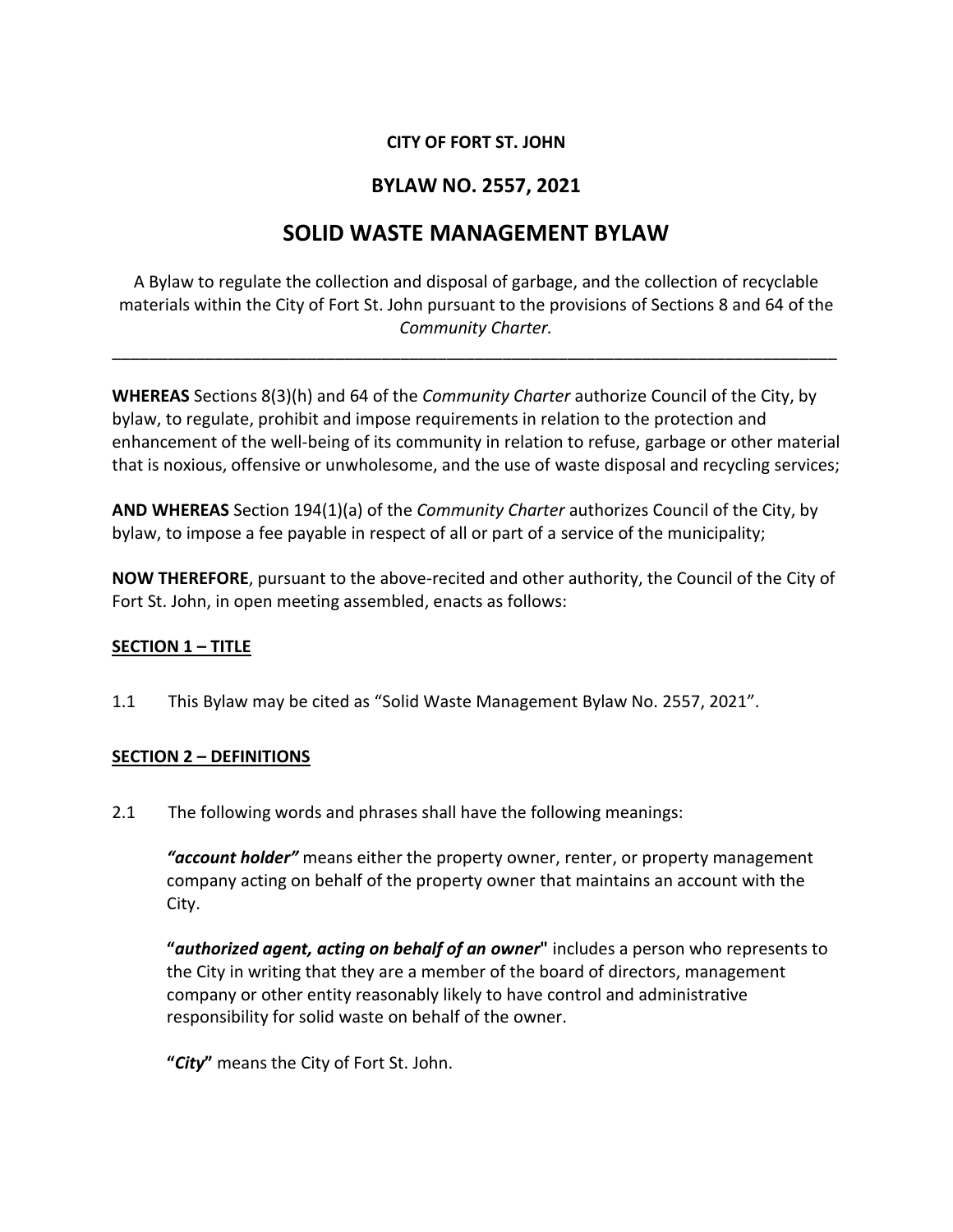

The Energetic City **Solid Waste Management Bylaw No. 2557, 2021 Page 2 SECTION 2 – DEFINITIONS**

2.1 The following words and phrases shall have the following meanings:

**"***collection cart***"** means a garbage cart or recyclable materials cart owned and supplied by the City; and used for the collection of permitted garbage and recyclable materials from specified residential properties.

**"***contaminated soils***"** means soils not satisfying the standard for Industrial Land (IL) use under the *Contaminated Sites Regulati*on (British Columbia) but not classified as a special waste.

*"contractor"* means a solid waste collection company hired by the City, working on behalf of the City, whose primary function is collecting refuse and recyclable materials from specified residential properties, then delivering solid waste to the landfill for disposal and recyclable materials to the recycle depot for processing.

**"***curbside collection account***"** means a garbage and recyclable materials curbside collection account that is set up by the owner, occupier, or authorized agent acting on behalf of the owner of a specified residential property.

*"Director of Public Works and Utilities***"** means the Director of Public Works and Utilities for the City and shall include their appointed assistants and representatives.

**"***duplex***"** has the same meaning as in the City of Fort St. John Zoning Bylaw.

**"***dwelling unit***"** has the same meaning as in the City of Fort St. John Zoning Bylaw.

**"***fourplex***"** has the same meaning as in the City of Fort St. John Zoning Bylaw.

**"***garbage***"** means all permitted solid waste.

**"***garbage cart***"** means a 240-litre wheeled container owned and supplied by the City, and used for the collection of permitted garbage material from specified residential properties.

**"***garbage service***"** means the service established in Section 3 of the Bylaw.

*"manufactured home"* has the same meaning as in the City of Fort St. John Zoning Bylaw.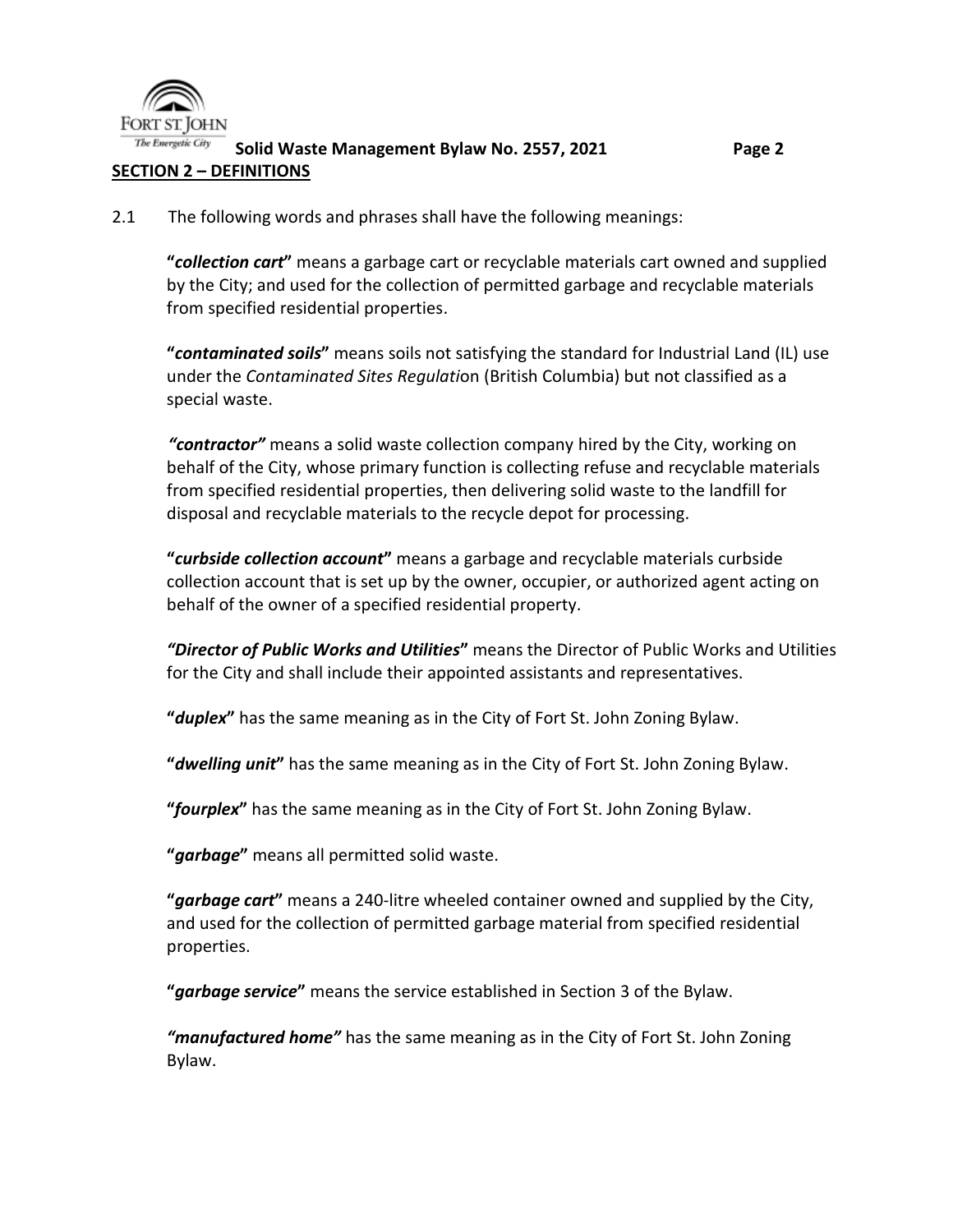

The Energetic City **Solid Waste Management Bylaw No. 2557, 2021 Page 3 SECTION 2 – DEFINITIONS**

2.1 The following words and phrases shall have the following meanings:

**"***owner***"** means in respect of real property:

- (a) the registered *owner* of an estate in fee simple, or
- (b) the tenant for life under a registered life estate, or
- (c) the registered holder of the last registered agreement for sale, or
- (d) the holder or *occupier* of land held in the manner referred to in section 228 *[taxation of Crown land used by others]* or section 229 *[taxation of municipal land used by others]* of the *Community Charter*,

and in dealings with the City, also includes the authorized agent, acting on behalf of an owner.

#### **"***occupier***":**

- (a) for the purposes of Division 8 [Tax Liability of Occupiers] of Part 7 [Municipal Revenue], means occupier as defined in the *Assessment Act*, and
- (b) for other purposes, means a person:
	- i. who is qualified to maintain an action for trespass, or
	- ii. who is in possession of Crown land under a homestead entry or preemption record, or
	- iii. who is in possession of
		- 1. Crown land, or
		- 2. Land owned by a municipality or regional district, or
	- iv. who simply occupies the land.

**"***private contractor***"** means a person or company who collects solid waste or recyclable materials under contract with an owner or occupier.

*"recyclable materials"* means all materials permitted for pick up as part of the City's recycling program.

**"***recyclable materials* **cart"** means a 360-litre wheeled container owned and supplied by the City, for the collection of approved residential recyclable materials from specified residential properties.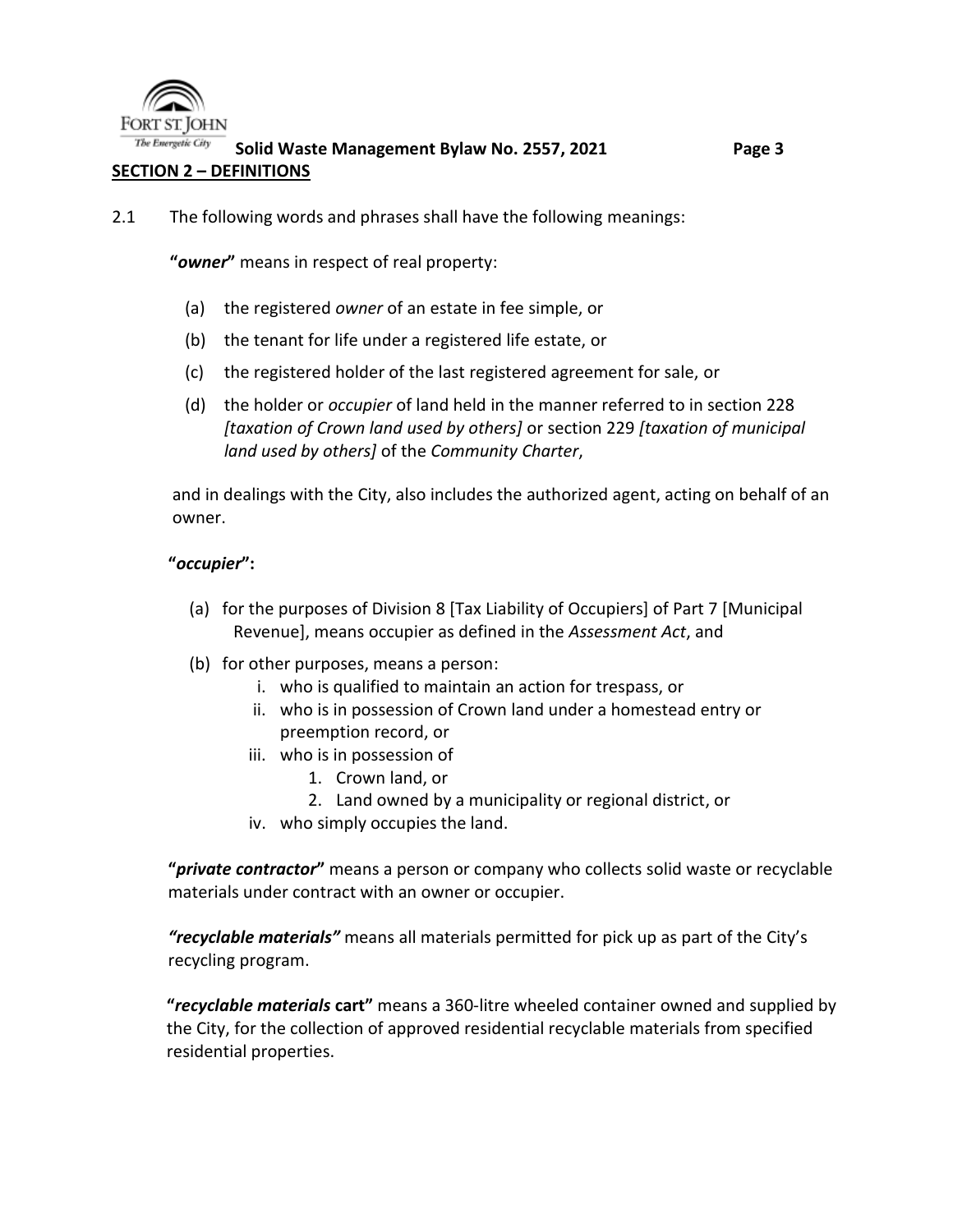

#### The Energetic City **Solid Waste Management Bylaw No. 2557, 2021 Page 4 SECTION 2 – DEFINITIONS**

#### 2.1 The following words and phrases shall have the following meanings:

"*secondary suite*" has the same meaning as in the City's Zoning Bylaw.

**"***service***"** means the garbage collection service and the recyclable materials collection service described in Section 3 of this Bylaw.

**"***service* **area"** means the area within the municipal boundaries of the City of Fort St. John in which the service is provided under this bylaw.

**"***single detached dwelling***"** has the same meaning as in the City's Zoning Bylaw.

**"***solid waste***"** includes all refuse and other discarded material, but excludes hazardous material, yard waste, material that is not accepted at an approved waste management facility, and recyclable materials.

**"***specified residential properties***"** means an individual dwelling unit with direct access to and from the outdoors which could include single detached dwellings, with or without a suite or secondary suites, duplex dwellings, triplex dwellings, fourplex dwellings, and manufactured homes, but may not include, for the purposes of this bylaw, stratified properties to which access to each individual unit is only available via common strata property.

"*strata*" means a parcel that:

- (a) is held by strata lot lease under Part 3 (Leasehold Strata Plans) of the *Strata Property Act*; or
- (b) is a strata lot as defined in section 1 of the *Strata* Property Act; or
- (c) is a strata lot created by a "bare land strata plan" as defined in section 1 of the *Strata Property Act*.

**"***suite***"** has the same meaning as in the City's Zoning Bylaw.

**"***townhouse***"** has the same meaning as in the City's Zoning Bylaw.

**"***triplex dwelling***"** has the same meaning as in the City's Zoning Bylaw.

**"***yard waste***"** means vegetative trimmings or cuttings from yards or other landscaped areas, including leaves, grass clippings, trees, plants, tree and plant limbs, brush, hedge clippings, Christmas trees, and dry seed pods.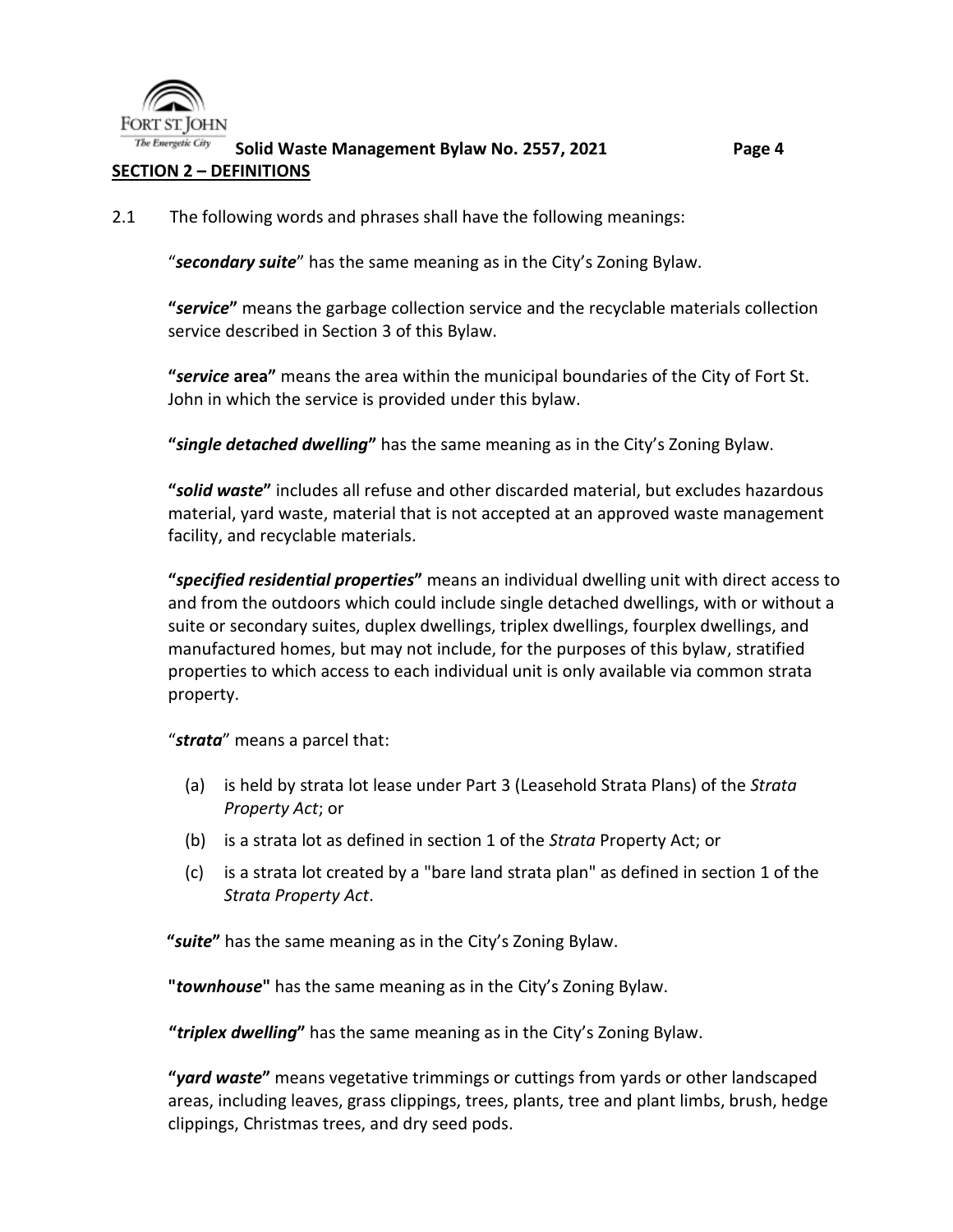

#### Establishment of the Service

- 3.1 The City hereby establishes the curbside collection account of municipal collection of garbage and recyclable materials from the specified residential properties, using a system of garbage carts and recyclable materials carts and mechanized collection vehicles.
- 3.2 The City, or a contractor acting on behalf of the City, shall pick up all garbage and recyclable materials set out at specified residential properties within the service area on the designated day of collection, provided it conforms to the terms of this bylaw.
- 3.3 Every owner or occupier of a specified residential property within the municipal boundaries of the City must apply for a curbside collection account.
- 3.4 The City reserves the right to inspect the contents of a garbage or recyclable materials cart submitted for pickup to ensure compliance of this Bylaw. The inspection may include a physical and/or electronic inspection.
- 3.5 Council authorizes the Director of Public Works and Utilities to administer the garbage and recycling service.

#### Collection Carts

- 3.6 Every specified residential property with an established curbside collection account shall be provided one garbage cart and one recyclable materials cart.
- 3.7 All garbage carts and all recyclable materials carts are the property of the City, and are issued and identified to a specified residential property with a serial number and civic address identified on the collection cart. Once a collection cart is issued to a specified residential property it must remain at that specified residential property.
- 3.8 If an owner of a specified residential property requires an additional collection cart to be collected by the City, the owner may apply to the City in writing for an additional collection cart. The fee for obtaining an additional collection cart is as specified in Schedule "A" of this bylaw, and is payable by the owner or occupier with an established curbside collection account prior to obtaining the additional collection cart.
- 3.9 If an additional collection cart has been obtained by an owner and the owner is wishing to return the extra collection cart, the owner must first contact the City prior to returning the collection cart.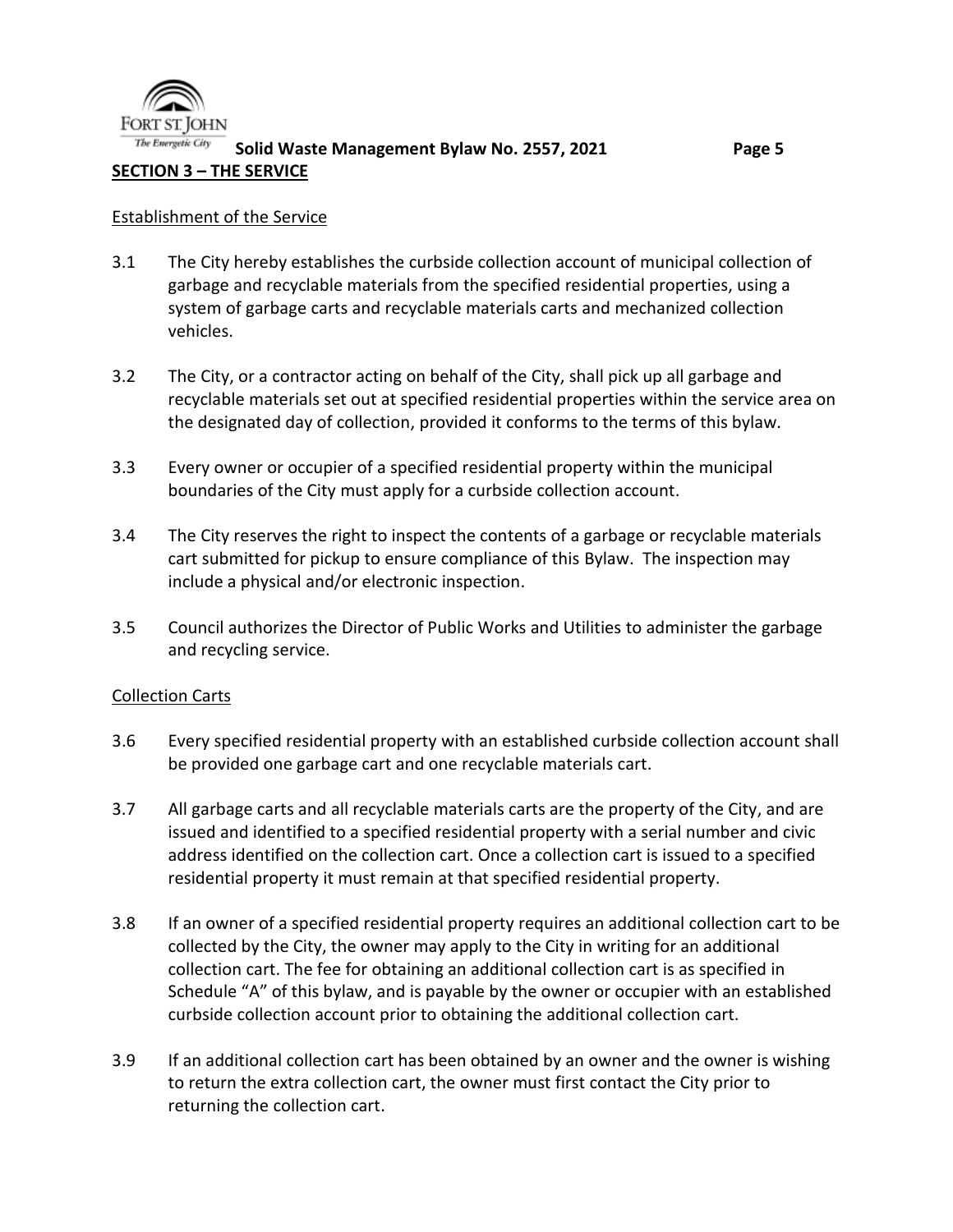

## Collection Carts (continued)

- 3.10 The City will collect only the number of collection carts as specified on their curbside collection account from each specified residential property.
- 3.11 Every curbside collection account holder must keep the collection carts in good repair and generally clean condition.
- 3.12 If an owner or occupier of a specified residential property should require, for any reason, a replacement collection cart from the City, the fee as specified in Schedule "A" of this Bylaw is payable by the owner or occupier with an established curbside collection account prior to obtaining the replacement cart. The Director of Public Works and Utilities may elect to waive the fee if the collection cart has reached end of life due to normal use.
- 3.13 Where the Director of Public Works and Utilities determines that a collection cart is unfit for use within the City's solid waste system, the owner or occupier of the specified residential property must stop using that collection cart and obtain a replacement collection cart pursuant to Section 3.12 and the Director of Public Works and Utilities may elect not to collect garbage or recyclable materials from that specified residential property unless and until a replacement cart is obtained by the owner.
- 3.14 An owner or occupier must store collection carts with the lids closed at all times.
- 3.15 An owner or occupier of a specified residential property must place garbage and permitted recyclable materials in the appropriate City supplied collection cart. The City will not collect garbage or recyclable materials from a specified residential property if it is not placed in the appropriate City supplied collection cart.
- 3.16 The City reserves the right to refuse to collect garbage from a garbage cart of a specified residential property if it does not conform to the terms of this Bylaw.
- 3.17 The City reserves the right to refuse to collect recyclable materials from a recyclable materials cart of a specified residential property if the materials are not identified as permitted recyclable materials in Schedule "B" of this bylaw, and does not conform to the terms of this bylaw.
- 3.18 The City reserves the right to remove a collection cart from a specified residential property if it does not conform to the terms of this bylaw.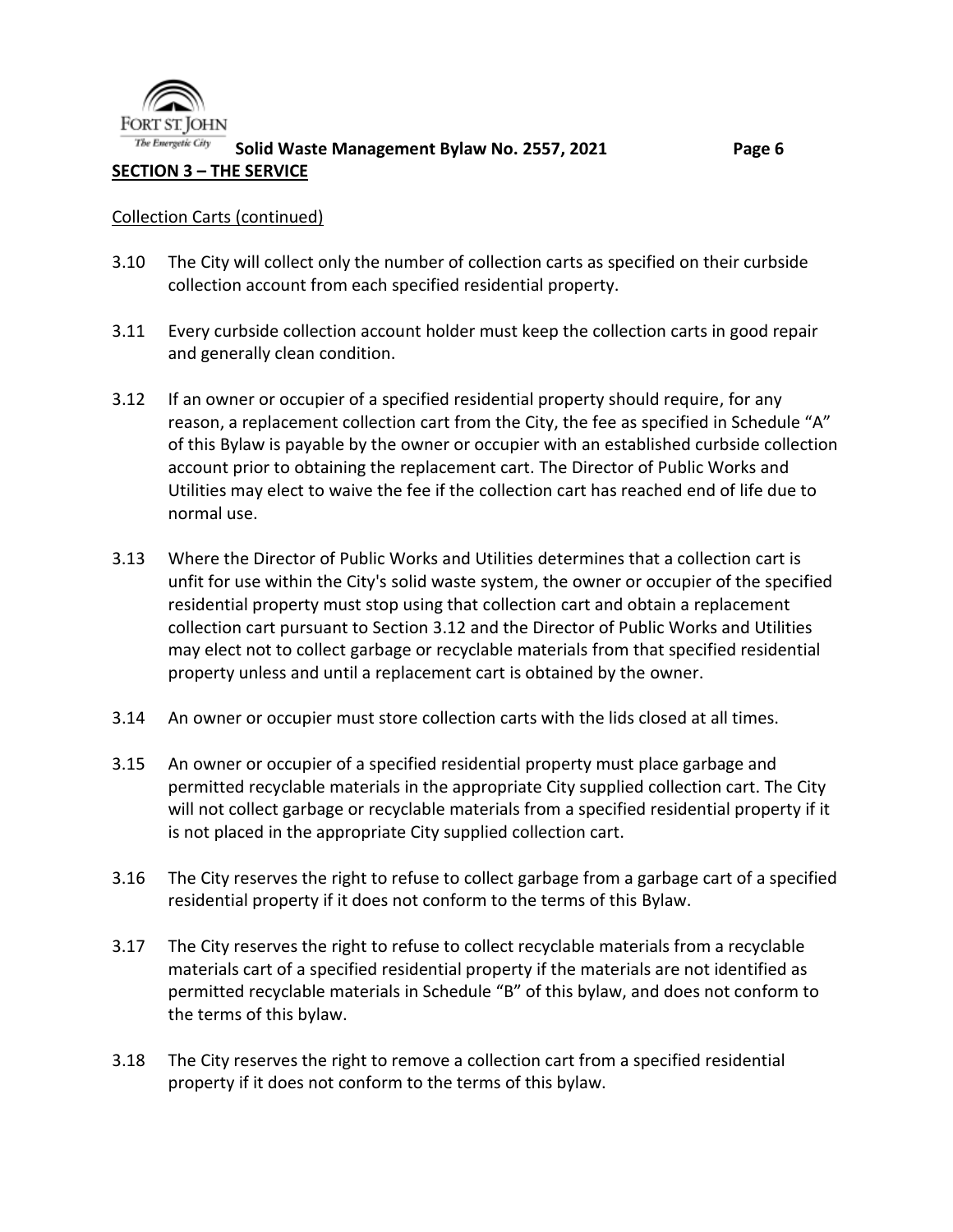

## **SECTION 3 – THE SERVICE**

#### Collection Carts (continued)

- 3.19 Removal of a collection cart will result in a fine as set out in Schedule "C" of this bylaw, and will require the owner of the specified residential property to apply in writing to the City to have the cart returned for a fee.
- 3.20 An owner or occupier must:
	- (a) not use a garbage cart for any purpose other than the storage of permitted garbage for collection by the City;
	- (b) not use a recycling materials cart for any purpose other than the storage of permitted recyclable materials for collection by the City;
	- (c) bag the garbage placed in the garbage cart; and
	- (d) not bag the recyclable materials placed in the recyclable materials cart.
- 3.21 An owner or occupier must not fill a cart in their possession:
	- (a) to the extent that the lid does not close; or
	- (b) to the extent that the collector cannot easily empty the contents; or
	- (c) to the extent that it damages the collection cart.

## Collection Carts Placement for Collection

- 3.22 Every owner or occupier of a specified residential property must place all collection carts which the owner or occupier wishes to be collected, behind the curb or sidewalk immediately adjacent to the street fronting the property before 8:00 a.m. on the day scheduled for the collection of garbage or recyclable materials. The collection carts must be removed from the curbside by the end of collection day and placed on the private property of that specified residential property.
- 3.23 No person may place, and no owner or occupier shall permit the placement of a collection cart on a street, lane, sidewalk or public place in a way that interferes with the ordinary travel or parking of vehicles and passage of pedestrians, or, except as permitted under Section 3.25, such that the collection cart encroaches on any street, lane or public place.
- 3.24 An owner or occupier must place collection carts ready for collection behind the curb or sidewalk in a location free from obstructions of at least one metre horizontally on all sides of the collection cart, and three metres vertically above the collection cart on the appropriate collection day of the specified residential property.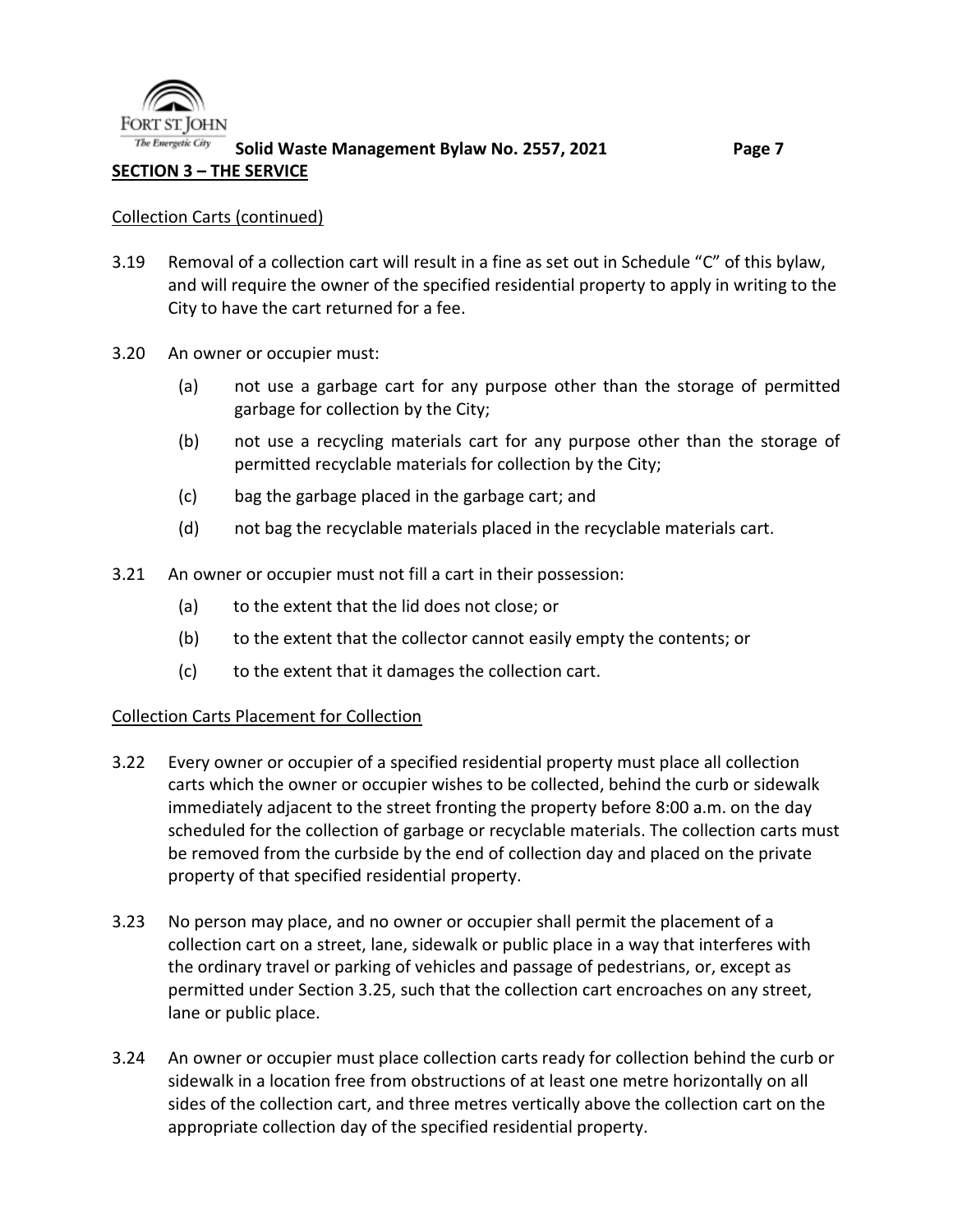

#### **Solid Waste Management Bylaw No. 2557, 2021 Page 8 SECTION 3 – THE SERVICE**

#### Collection Carts Placement for Collection (continued)

3.25 The Director of Public Works and Utilities may authorize the placement of a garbage cart or recyclable materials cart in a location that does not comply with Section 3.23 or Section 3.24 where reasonable, under the circumstances peculiar to the property.

#### Materials Prohibited from Garbage Carts and Recyclable Materials Carts

- 3.26 No person shall:
	- (a) deposit any explosive, volatile or corrosive materials, pathogenic, radioactive or biomedical waste, biohazardous waste, inflammable materials, propane tanks, medications or pharmaceuticals, gypsum board, asbestos, paint cans, fuel, oil or other lubricant filters, tires, hot ashes, animal carcasses, yard waste, liquid wastes or sludges, appliances or power tools, batteries, contaminated soils, or other material that may affect the health and safety of collection and disposal personnel in a collection cart.
	- (b) Dispose of garbage, yard waste, or any other prohibited material as described in Schedule "B" in a recyclable materials cart placed out for collection.
	- (c) dispose of garbage any place other than their City issued garbage cart for collection as part of the City's collection system provided for pursuant to this bylaw.
	- (d) place garbage or yard waste for collection in a garbage cart or recyclable materials cart which has been issued to another specified residential property without the permission of the owner or occupant of that specified residential property.
	- (e) Intentionally contaminate recyclable materials so as to make them non-recyclable.
	- (f) Voluntarily remove garbage or recyclable materials out of a garbage or recyclable materials cart from a specified residential property.
	- (g) Scavenge garbage or recyclable materials out of a garbage or recyclable materials cart.
	- (h) Place liquid material or allow liquid material to accumulate in any garbage or recyclable materials cart.
	- (i) Willfully damage or deface a collection cart, including but not limited to the removal of markings or serial numbers.

Bins containing this type of material may result in the immediate removal of recyclable materials cart or garbage cart.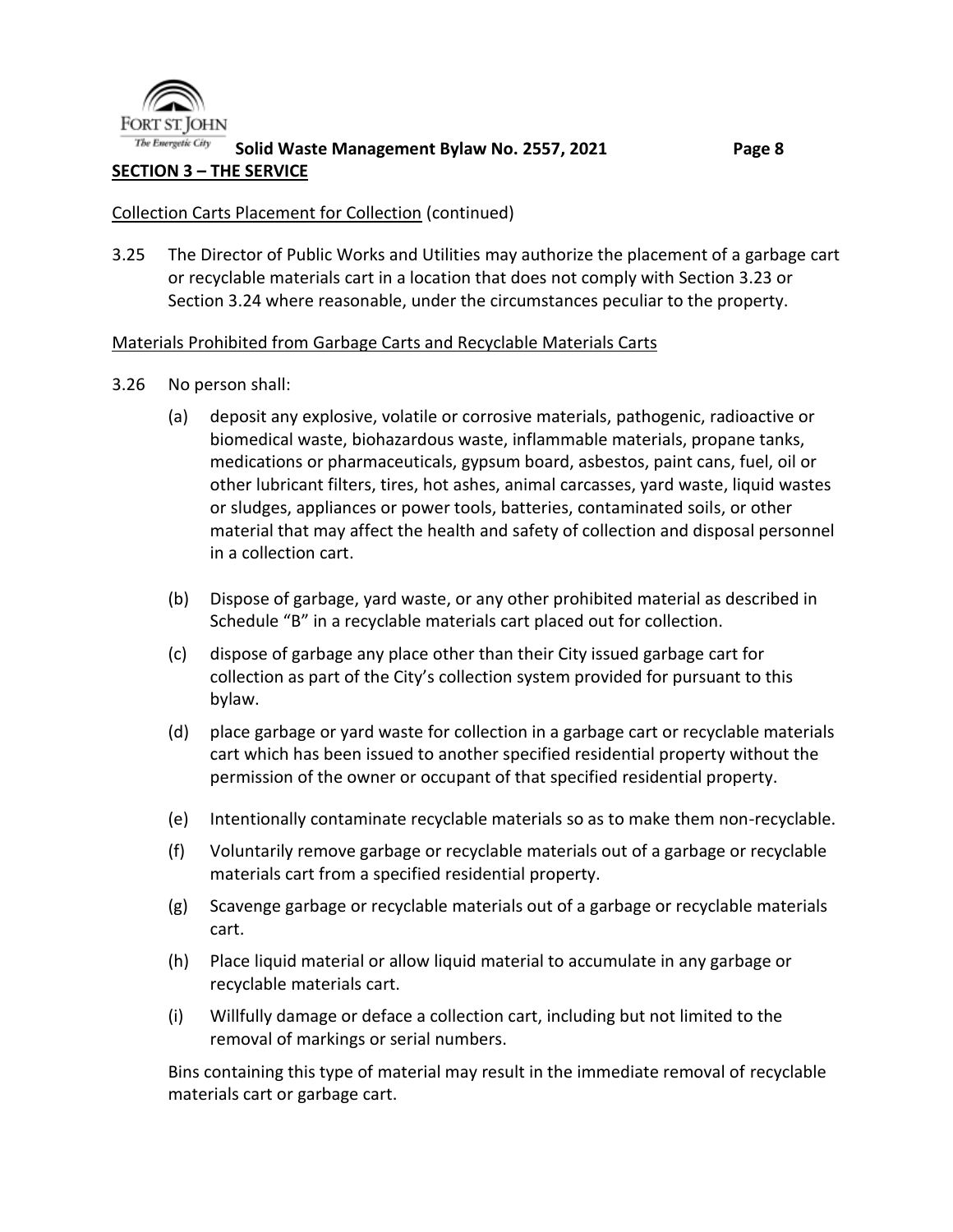

#### The Energetic City **Solid Waste Management Bylaw No. 2557, 2021 Page 9 SECTION 3 – THE SERVICE**

#### Materials Prohibited from Garbage Carts and Recyclable Materials Carts (continued)

- 3.27 Approved recyclable materials accepted in the recyclable materials cart in accordance with this Bylaw and all other applicable enactments including, but not limited to those items described in Schedule "B".
- 3.28 Yard waste is not permitted in a recyclable materials cart. Grass trimmings and leaves only will be accepted in garbage carts. All yard waste is accepted at the Peace River Regional District Landfill during business hours, located at 7014 269 Road.
- 3.29 Every curbside collection account holder is responsible for any and all waste, garbage or recyclable material that is not collected by the City and shall dispose of such waste, garbage or recyclable material directly at an approved waste management facility.

#### **SECTION 4 – PRIVATE SOLID WASTE COLLECTION**

- 4.1 Private contractors for solid waste collection must use for the collection of solid waste that is likely to rot or putrefy, only vehicles of a closed metal type, that are suitably designed to contain the liquid by-products of any rotting or putrefying waste.
- 4.2 Private contractors for solid waste collection must operate in and adjacent to residential areas only between 7:00 a.m. and 10:00 p.m.
- 4.3 All private contractors for solid waste collection must remove solid waste to a place of disposal on the date of collection unless the solid waste will be immediately processed, converted or salvaged.
- 4.4 The owner or occupier of a specified residential property is not required to use the City's garbage service if the owner or occupier contracts with a private contractor to remove garbage from the property, but entering into that private contract will not relieve the owner from payment of the fee for the garbage service under this Bylaw.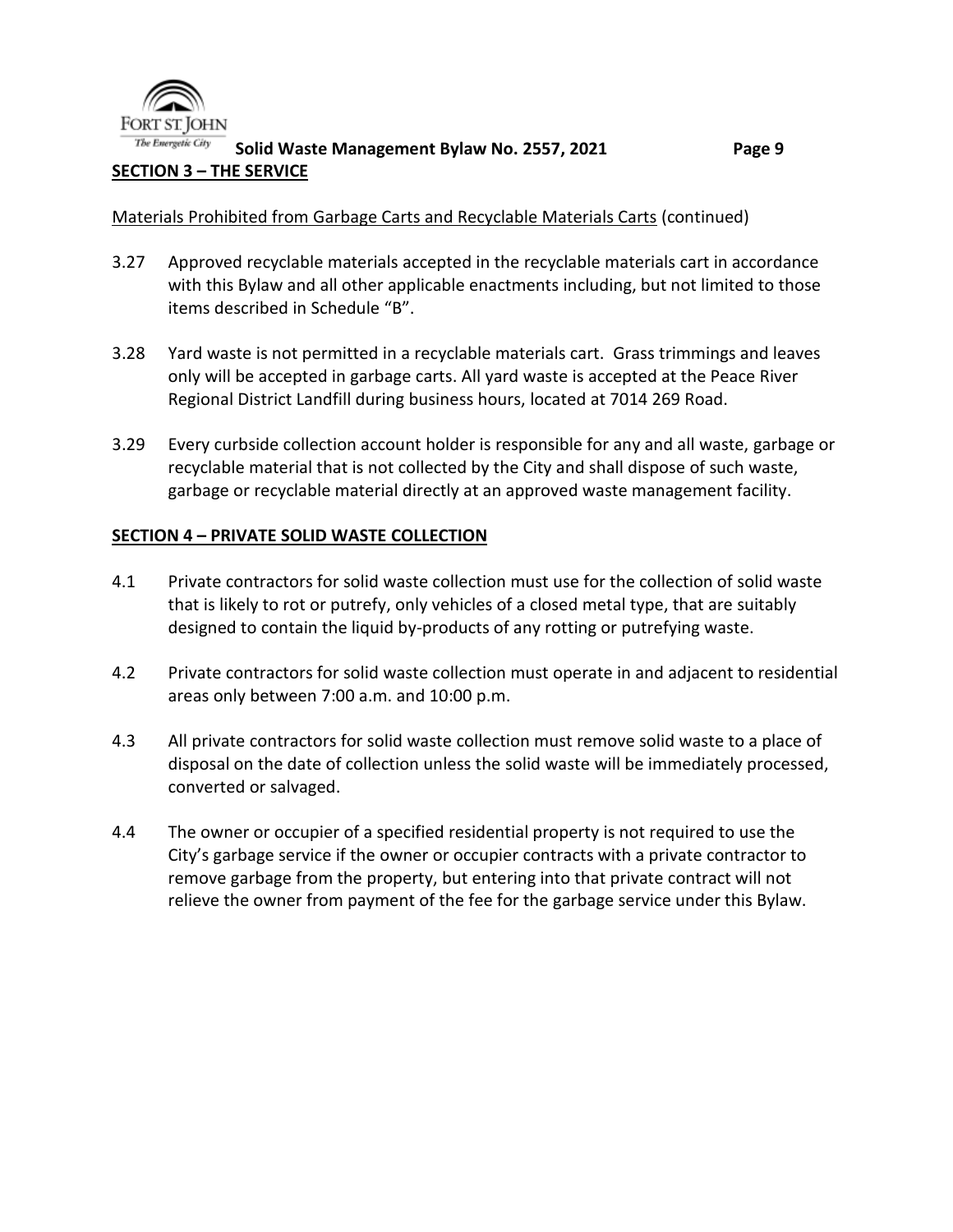

**Solid Waste Management Bylaw No. 2557, 2021 Page 10**

#### **SECTION 5 - FEES**

#### Monthly Fees

- 5.1 The monthly fees for service set out in Schedule "A" of this Bylaw are due and payable by each owner of a specified residential property, whether or not:
	- (a) any or all of the dwelling units within that specified residential property are occupied or unoccupied for any length of time,
	- (b) the owner or occupier of the specified residential property makes use of the service, or
	- (c) the service is interrupted or altered in any manner.
	- (d) The City has removed the garbage cart or recyclable materials cart from the owner or occupier of the specified residential property as a result of prohibited waste placed in the garbage cart or recyclable materials cart.

#### Fees Added To Taxes

5.2 All fees and charges imposed under this Bylaw, inclusive of any outstanding dues, penalties, or interest may be collected in the same manner and with the same remedies as property taxes. All outstanding amounts due and payable on December  $31<sup>st</sup>$  of each calendar year shall be placed on property taxes and deemed to be taxes in arrears.

#### Exempt Properties

5.3 Where a specified residential property is, by law exempt from property tax, the fees for the service will be due and payable by the occupant of that exempt property.

#### Interest, Penalties and Costs

5.4 The City will apply the same interest, penalties and other costs to fees payable under this Bylaw as are applicable in the City of Fort St. John Water Regulation Bylaw, as amended from time to time.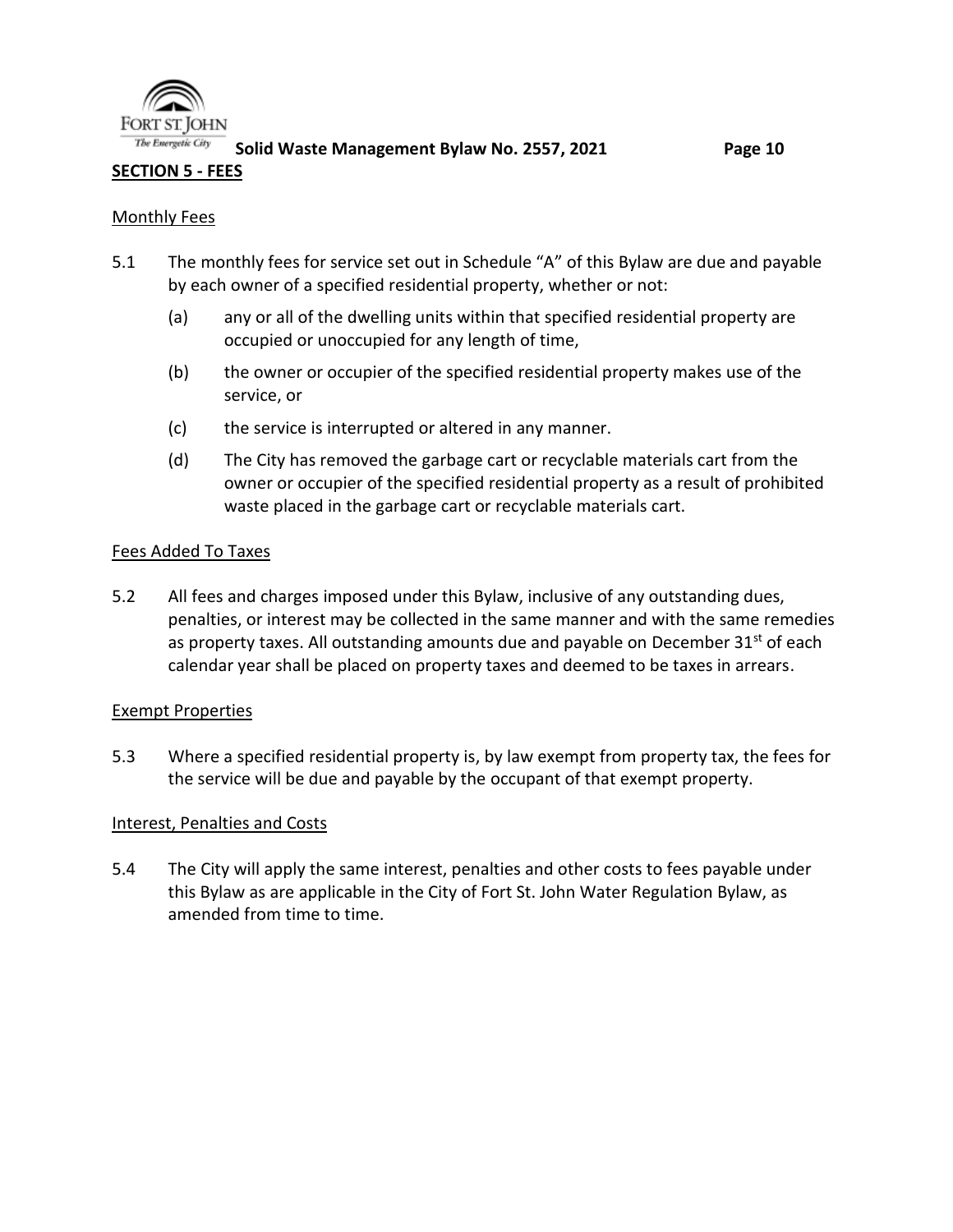

The Energetic City **Solid Waste Management Bylaw No. 2557, 2021 Page 11 SECTION 6 – ENFORCEMENT** 

- 6.1 The City designates this Bylaw as a bylaw that may be enforced by means of a ticket in the form prescribed for that purpose by the *Community Charter* and the *Community Charter Bylaw Enforcement Ticket Regulation*.
- 6.2 Any person designated as a Bylaw Enforcement Officer pursuant to the City of Fort St. John's Bylaw Enforcement Notice is hereby authorized and empowered to enforce the provisions of this Bylaw to the Bylaw Notice Enforcement Bylaw No. 2428, 2018, as amended from time to time.
- 6.3 No person shall interfere with, hinder or obstruct an authorized person in the exercise or performance of his or her powers, duties or functions under this Bylaw including, without limiting generality of foregoing by:
	- (a) Providing false information;
	- (b) Removing, or attempting to remove tag or notice off collection cart,
	- (c) Obstruct investigation.

#### Offences and Penalties

- 6.4 Any person who:
	- (a) Contravenes, violates, or fails to comply with any provision of this Bylaw, or does any act or thing which contravenes any provision of this Bylaw, or suffers or allows any other person to do any act or thing which contravenes any provision of this Bylaw;
	- (b) neglects to do or refrains from doing anything required to be done by any provision of this Bylaw; or
	- (c) fails to comply with an order, direction, or notice given under any provision of this Bylaw, or suffers or allows any other person to fail to comply with an order, direction, or notice given under any provision of this Bylaw;

is guilty of an offence against this Bylaw.

6.5 If an offence continues for more than one day, each day that the offence continues constitutes a separate and distinct offence.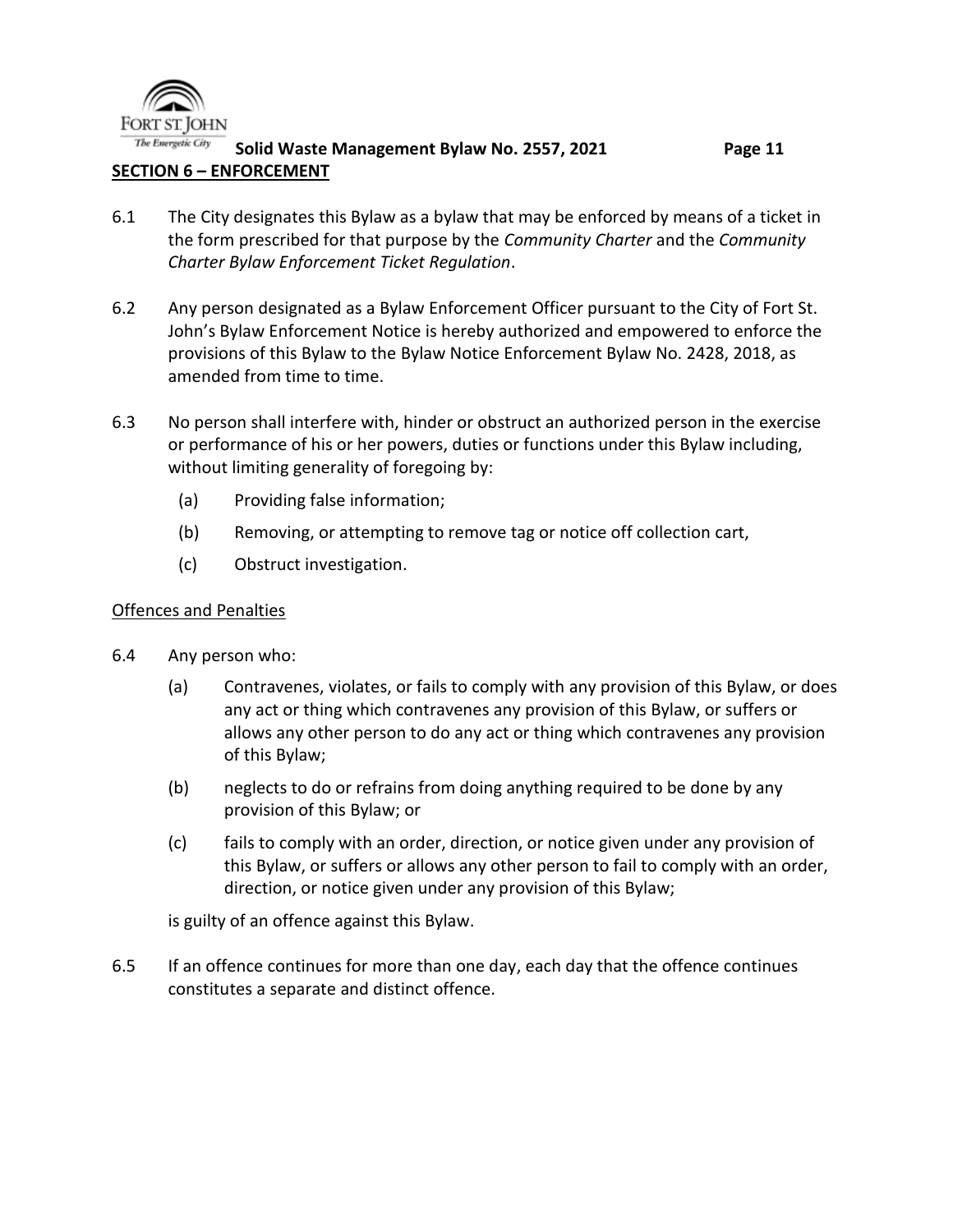

#### The Energetic City **Solid Waste Management Bylaw No. 2557, 2021 Page 12 SECTION 6 – ENFORCEMENT**

#### Offences and Penalties (continued)

- 6.6 The penalty for a contravention dealt with by way of a bylaw notice in accordance with the Bylaw Notice Enforcement Bylaw No. 2428, 2018 is as follows:
	- (a) The Penalty amount set out in Column 3 of Schedule "C" is payable for the corresponding contravention;
	- (b) The Early Payment Penalty set out in Column 4 of Schedule "C" applies if payment is received by the City within fourteen (14) days of the person receiving or being presumed to have received the bylaw notice; and
	- (c) The Late Payment Penalty set out in Column 5 of Schedule "C" applies if payment is received more than thirty-one (31) days after the person received or is presumed to have received the bylaw notice.
	- (d) The Penalty and corresponding offence may be available for a Compliance Agreement and 50% Penalty reduction with the Municipality as set out in Column 6 of Schedule "C".

#### Compliance with Laws

- 6.7 No person will be relieved of the obligation to observe the requirements of all federal, provincial and municipal laws by reason of the service provided by the City.
- 6.8 The City may inspect the contents of any garbage or recyclable materials cart.

#### Orders and Directions

- 6.9 Council empowers the Director of Public Works and Utilities or any Bylaw Enforcement Officer of the City to order or direct any person to:
	- (a) discontinue or refrain from doing anything that is in contravention of this Bylaw; and
	- (b) carry out any work or do anything required by this Bylaw;

and failure on the part of such person to comply with such order or direction within the time specified in such order or direction is a violation of this Bylaw. The above noted infractions may result in the discontinuation of curbside collection service to the residence.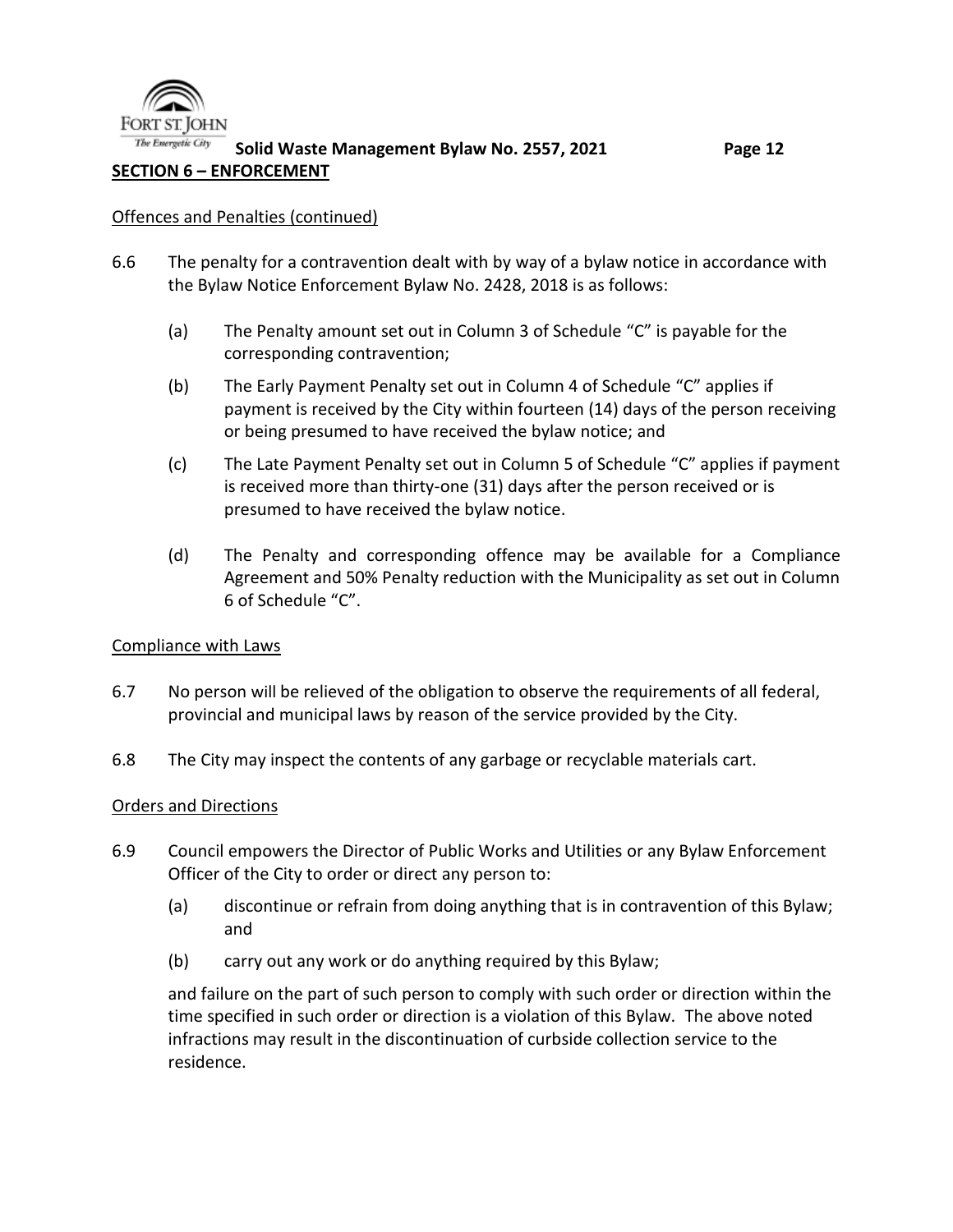

#### Delivery of Notice

- 6.10 The Director of Public Works and Utilities or any Bylaw Enforcement Officer of the City may serve an order, direction, or notice under this Bylaw:
	- (a) by mailing it by regular mail to the owner or occupier of the applicable property at the address shown on the assessment roll;
	- (b) by mailing it by regular mail to the address of the user shown on the garbage cart or recyclable materials cart;
	- (c) by handing it to a person at the address of the user shown on the garbage cart or recyclable materials cart; or
	- (d) if a garbage cart or recyclable materials cart is situated on a street, lane or sidewalk, by posting the notice on the collection cart.
	- (e) By securing the notice to the property in a conspicuous location.

#### **SECTION 7 – ADMINISTRATIVE**

7.1 The following Schedules form an integral part of this Bylaw. Schedule "A" – Fees for Service Schedule "B" – Curbside Recycling Guide Schedule "C" – Offences and Fines for the purposes of issuing Bylaw Offence Notices

#### No Liability

7.2 The City will not be liable for any damages suffered or costs incurred by any person by reason of the failure of the City to supply the service or by reason of the manner of the City supplying the service.

#### Severance

7.3 If any section, subsection, clause or phrase of this Bylaw is for any reason held to be invalid or illegal by a decision of any court of competent jurisdiction, it shall be severable, and such a decision shall not affect the validity of the remaining sections, subsections, clauses or phrases of this Bylaw.

#### Repeal

7.4 Solid Waste Management Bylaw No. 2505, 2019 and Solid Waste Bylaw Management Amendment Bylaw No. 2533, 2020 are hereby repealed.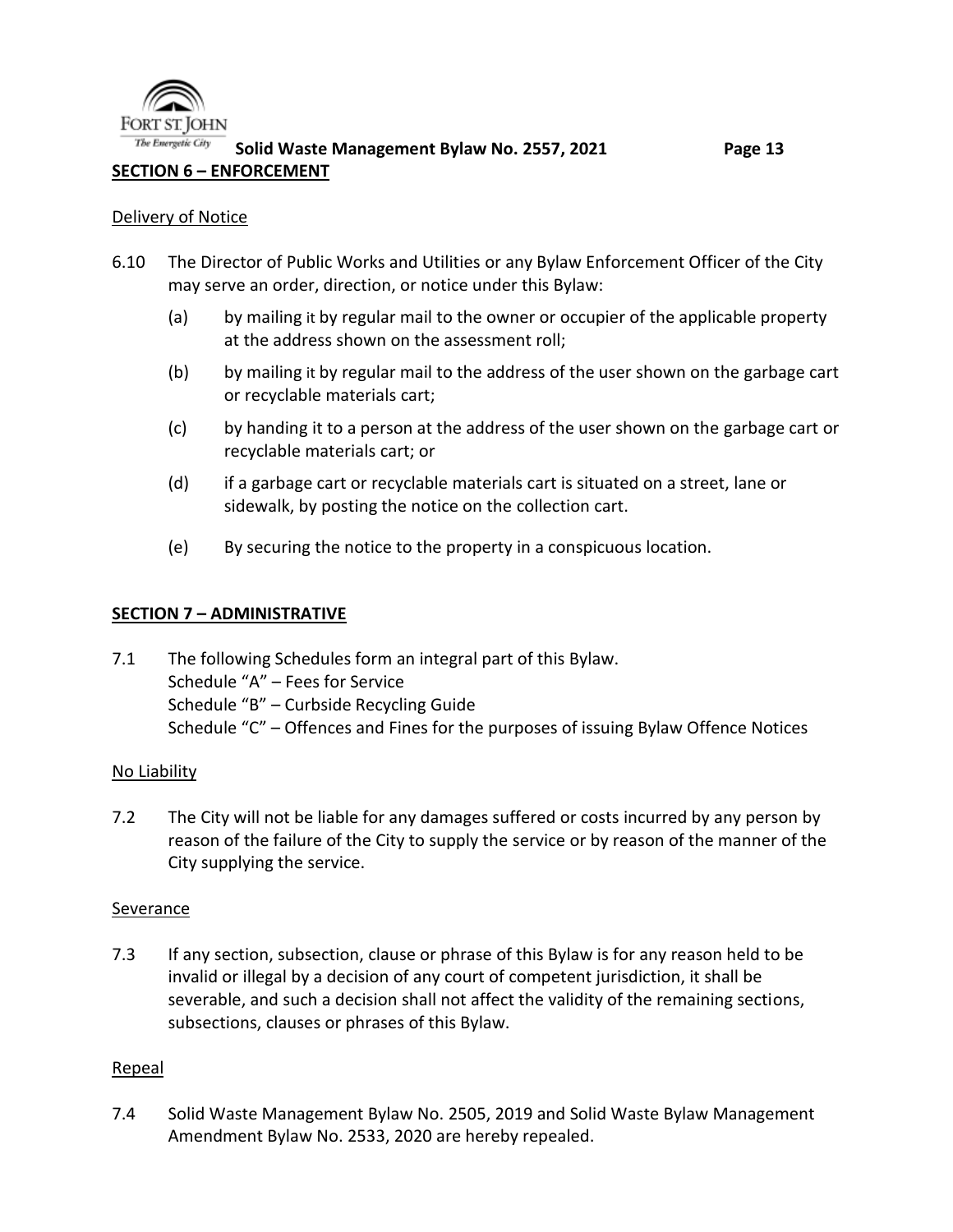

**Solid Waste Management Bylaw No. 2557, 2021 Page 14 SECTION 7 – ADMINISTRATIVE** 

**Effective** 

This Bylaw is to come in to force and take effect upon adoption.

READ FOR THE FIRST THREE TIMES this day of , 2021 ADOPTED this day of , 2021

LORI ACKERMAN BONNIE MCCUE, MAYOR CORPORATE OFFICER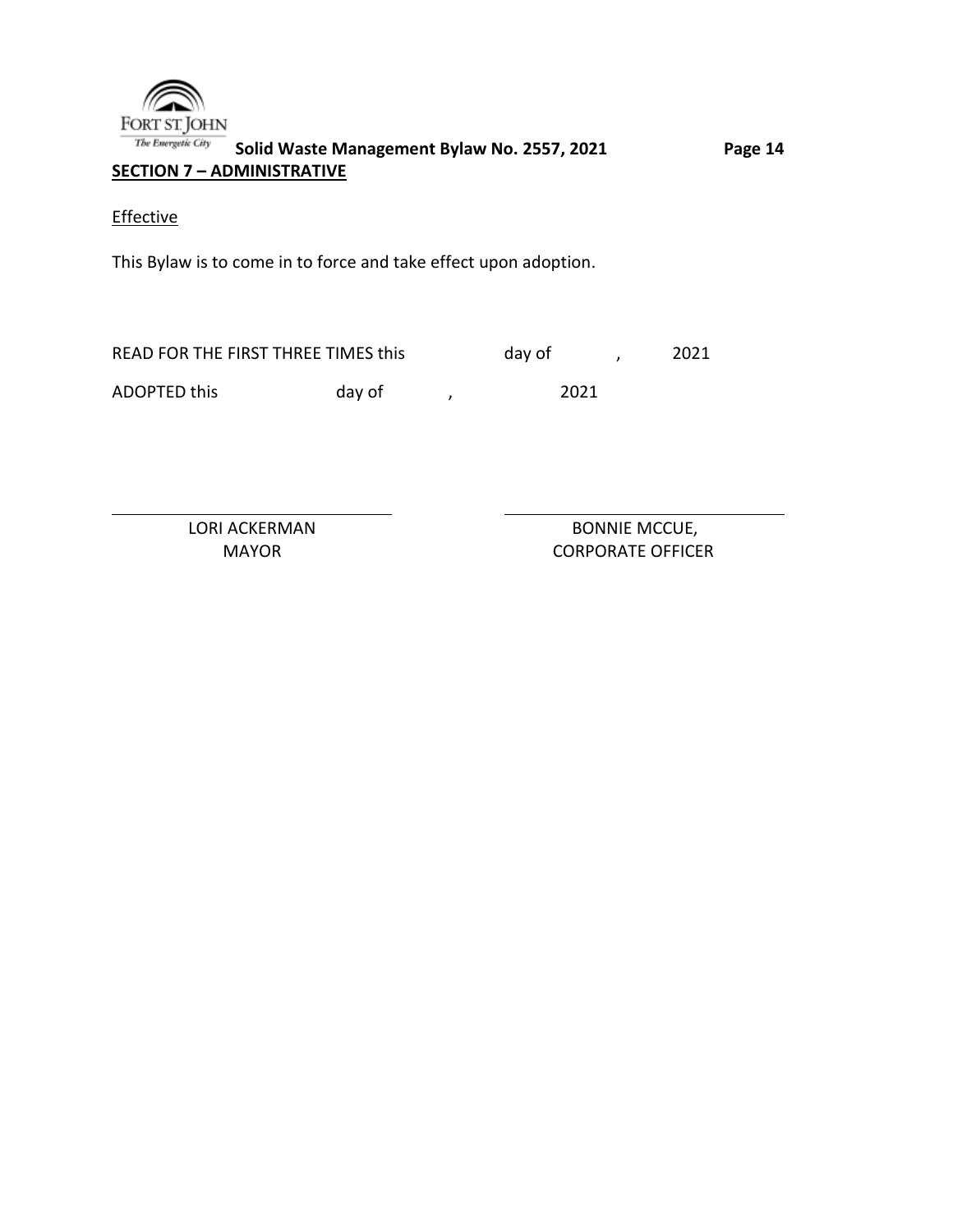

# **SCHEDULE "A"**

#### **FEES**

#### **Garbage Cart or Recyclable Materials Cart Fees**

Administration fee for each additional collection cart - \$30.00

Administration fee for each replacement collection cart - \$75.00

Administration fee to reinstate removed collection cart - \$75.00

#### **Fees for Service (Curbside Collection Account)**

For each specified residential property, the following monthly fee applies and will be added to the monthly utility bill whether a water meter has been installed or not:

| <b>Type of Property</b> | Fee                                                             | Imposed On                                                                                |
|-------------------------|-----------------------------------------------------------------|-------------------------------------------------------------------------------------------|
| Single Detached         | \$8.00 per garbage cart                                         | Owner of Single Detached                                                                  |
| <b>Dwelling</b>         | \$5.00 per recyclable materials cart                            | <b>Dwelling</b>                                                                           |
| Duplex                  | \$8.00 per garbage cart<br>\$5.00 per recyclable materials cart | Owner of duplex building                                                                  |
| <b>Triplex</b>          | \$8.00 per garbage cart<br>\$5.00 per recyclable materials cart | Owner of triplex building                                                                 |
| Fourplex                | \$8.00 per garbage cart<br>\$5.00 per recyclable materials cart | Owner of fourplex building                                                                |
| Townhouse               | \$8.00 per garbage cart<br>\$5.00 per recyclable materials cart | <b>Owner of Townhouse</b><br>or owner of Individual<br>townhouse unit if strata<br>titled |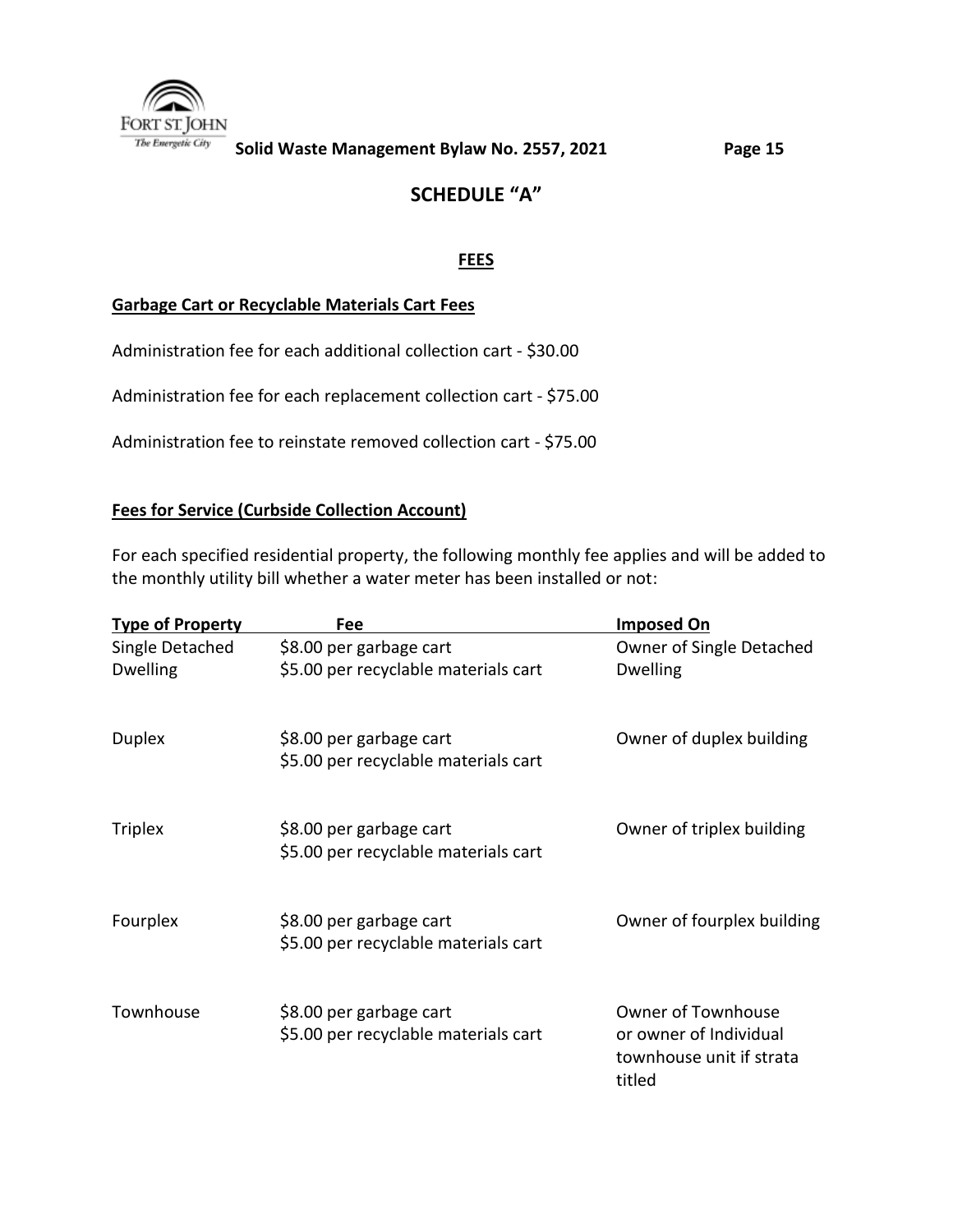

**Solid Waste Management Bylaw No. 2557, 2021 Page 16 SCHEDULE "B"**

# **CURBSIDE RECYCLING GUIDE**

| <b>PAPER</b>                                                                                                                                                                                                                                                                                                                                                                                                                                                                                                                                                                                                                                                                                                                                                              |                                                                                                                                                                                                                                                                                                                   |                                                                                                                                                                                                                                                                                                                                                                                                                                                                                                                                                                                                                                                                                                                                                                                                                                                                                                                                                                                                                |  |
|---------------------------------------------------------------------------------------------------------------------------------------------------------------------------------------------------------------------------------------------------------------------------------------------------------------------------------------------------------------------------------------------------------------------------------------------------------------------------------------------------------------------------------------------------------------------------------------------------------------------------------------------------------------------------------------------------------------------------------------------------------------------------|-------------------------------------------------------------------------------------------------------------------------------------------------------------------------------------------------------------------------------------------------------------------------------------------------------------------|----------------------------------------------------------------------------------------------------------------------------------------------------------------------------------------------------------------------------------------------------------------------------------------------------------------------------------------------------------------------------------------------------------------------------------------------------------------------------------------------------------------------------------------------------------------------------------------------------------------------------------------------------------------------------------------------------------------------------------------------------------------------------------------------------------------------------------------------------------------------------------------------------------------------------------------------------------------------------------------------------------------|--|
| <b>ACCEPTED</b>                                                                                                                                                                                                                                                                                                                                                                                                                                                                                                                                                                                                                                                                                                                                                           | <b>HOW TO RECYCLE</b>                                                                                                                                                                                                                                                                                             | <b>NOT ACCEPTED</b>                                                                                                                                                                                                                                                                                                                                                                                                                                                                                                                                                                                                                                                                                                                                                                                                                                                                                                                                                                                            |  |
| v Newspapers<br>√ Flyers & inserts<br>Boxboard (e.g. pop boxes, cereal boxes)<br>v Junk mail<br>Paper bags<br>V Molded kraft (e.g. take-out cup trays)<br>Paper egg cartons<br>v Telephone books<br>$\vee$ Magazines<br>$\vee$ Paper rolls<br>$\checkmark$ Writing paper & envelopes<br>$\checkmark$ Catalogues                                                                                                                                                                                                                                                                                                                                                                                                                                                           | · Remove plastic liners/covers<br>. Remove any food residue<br>· Flatten boxes<br>· Place loose into your<br><b>Curbside Recycling Bin</b><br><b>Shredded Paper:</b><br>· Shredded paper must be in clear,<br>full-size (77-litre) plastic bags before<br>being placed into your Curbside<br><b>Recycling Bin</b> | <b>X</b> Wrapping paper<br>x Ribbons or bows<br>x Musical greeting cards with batteries<br>x Padded envelopes (plastic lined)<br>x Hardcover books<br>x Paper towels, napkins, tissues<br>x Photo paper & laminated paper<br>x Paper plates                                                                                                                                                                                                                                                                                                                                                                                                                                                                                                                                                                                                                                                                                                                                                                    |  |
| <b>CONTAINERS</b>                                                                                                                                                                                                                                                                                                                                                                                                                                                                                                                                                                                                                                                                                                                                                         |                                                                                                                                                                                                                                                                                                                   |                                                                                                                                                                                                                                                                                                                                                                                                                                                                                                                                                                                                                                                                                                                                                                                                                                                                                                                                                                                                                |  |
| <b>ACCEPTED</b>                                                                                                                                                                                                                                                                                                                                                                                                                                                                                                                                                                                                                                                                                                                                                           | <b>HOW TO RECYCLE</b>                                                                                                                                                                                                                                                                                             | <b>NOT ACCEPTED</b>                                                                                                                                                                                                                                                                                                                                                                                                                                                                                                                                                                                                                                                                                                                                                                                                                                                                                                                                                                                            |  |
| $\vee$ Hard plastic containers marked #1, #2, #3, #4, #5, #6 & #7<br>V Food, beverage and household plastic containers<br>Plastic containers, bottles, jars, jugs, pails, trays & caps<br>Plastic tubs & lids (margarine, spreads, dairy products)<br>$\vee$ Clarnshells<br>$\times$ Rigid packaging<br>Plastic drink cups & lids<br>Plastic garden pots & trays (must be empty & washed - no dirt)<br>$\vee$ Beverage containers<br>Gable top cartons (milk & juice cartons)<br>TetraPak food containers & cartons<br>Caps & lids<br>y Spiral wound paper cans & lids (frozen juice, potato chips, coffee)<br>$\vee$ Tin cans<br>$\vee$ Aluminum cans<br>$\checkmark$ Aluminum foil & foil containers (clean)<br>Empty aerosol cans (food & personal hygiene items only) | . Remove food residue<br>. Remove caps or lids; place loose into<br>your Curbside Recycling Bin<br>· Empty and rinse containers<br>· Place loose into your<br><b>Curbside Recycling Bin</b><br>Note: Flatten containers where possible                                                                            | x Plastic bags & overwrap*<br>x Styrofoam packaging & trays*<br>x Glass*<br>x Aerosol cans with hazardous material<br>X Foil lined bags (chips, dog food)<br>X Containers for motor oil & lubricants<br>X Garden hoses & rubber items<br>x Kids toys<br><sup>X</sup> Diapers & wipes<br>X Padded envelopes (Amazon envelopes)<br>X Propane tanks*<br>X Grass, leaves and yard waste.<br>X Electronics & small appliances"<br>X Plastic strapping & banding*<br><b>x Clothing, bed sheets &amp; pillows</b><br>x Rubber gloves & zipties<br>x Plastic blister packs<br>x Pieces of metal*<br>X Containers that contained hazardous,<br>corrosive or flammable waste<br>X industrial plastics<br>x Batteries*<br>× Eyeglasses*<br>X Plastics not labelled #1-7<br>× Dog waste, kitty litter & bedding<br>X Plastics that are not containers, (e.g toys,<br>plastic cuttery, hangers)<br>x CDs/DVDs/VHS tapes*<br>× Batteries*<br>X Pots & pans*<br><b>x Toothbrushes</b><br>* Take to your local Recycling Depot |  |
| <b>CARDBOARD</b>                                                                                                                                                                                                                                                                                                                                                                                                                                                                                                                                                                                                                                                                                                                                                          |                                                                                                                                                                                                                                                                                                                   |                                                                                                                                                                                                                                                                                                                                                                                                                                                                                                                                                                                                                                                                                                                                                                                                                                                                                                                                                                                                                |  |
| <b>ACCEPTED</b>                                                                                                                                                                                                                                                                                                                                                                                                                                                                                                                                                                                                                                                                                                                                                           | <b>HOW TO RECYCLE</b>                                                                                                                                                                                                                                                                                             | <b>NOT ACCEPTED</b>                                                                                                                                                                                                                                                                                                                                                                                                                                                                                                                                                                                                                                                                                                                                                                                                                                                                                                                                                                                            |  |
| Corrugated cardboard boxes (for shipping, grocery,<br>liquor store, moving boxes)<br>carrier trays (for bulk bottled water, cans, food, etc)<br>Pizza boxes (clean)                                                                                                                                                                                                                                                                                                                                                                                                                                                                                                                                                                                                       | · Remove any plastic, foam & metal<br>· Flatten boxes<br>· Place loose into your<br><b>Curbside Recycling Bin</b>                                                                                                                                                                                                 | x Wax-coated cardboard<br>X Foil-lined cardboard<br>x Food or liquid soaked cardboard                                                                                                                                                                                                                                                                                                                                                                                                                                                                                                                                                                                                                                                                                                                                                                                                                                                                                                                          |  |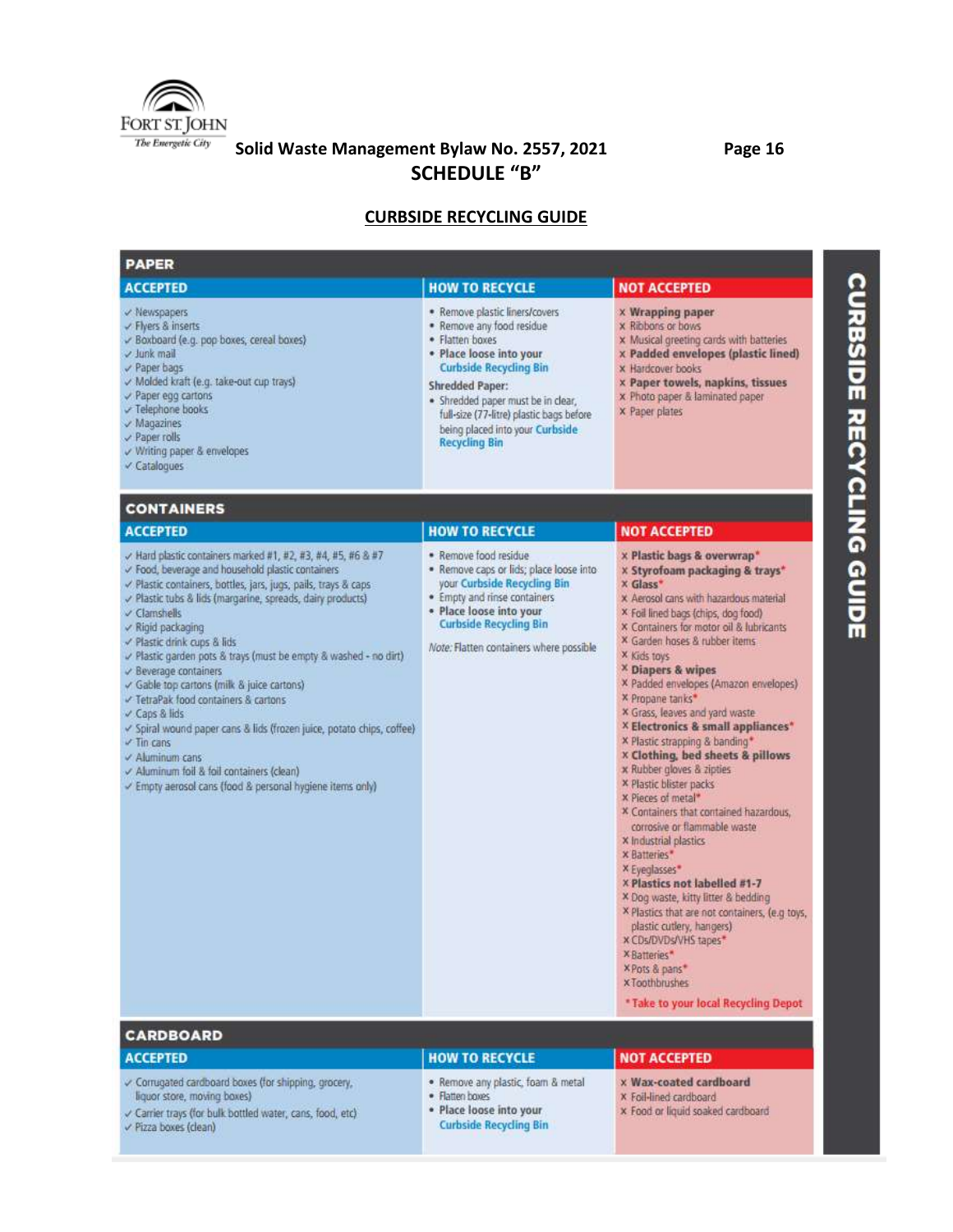

# **SCHEDULE "C"**

#### **OFFENCES AND FINES FOR THE PURPOSES OF ISSUING BYLAW NOTICE ENFORCEMENT**

| <b>COLUMN</b>                                           | <b>COLUMN</b>  | <b>COLUMN</b>                                   | <b>COLUMN</b>                                                           | <b>COLUMN</b>                                                           | <b>COLUMN</b>                                                        |
|---------------------------------------------------------|----------------|-------------------------------------------------|-------------------------------------------------------------------------|-------------------------------------------------------------------------|----------------------------------------------------------------------|
| 1                                                       | $\mathbf{2}$   | 3                                               | 4                                                                       | 5                                                                       | 6                                                                    |
| <b>OFFENCE</b>                                          | <b>SECTION</b> | FINE/<br>PENALTY (\$)<br>$(15-30 \text{ days})$ | <b>EARLY</b><br><b>PAYMENT</b><br>PENALTY (\$)<br>$(1-14 \text{ days})$ | <b>LATE</b><br><b>PAYMENT</b><br>PENALTY (\$)<br>$(31-60 \text{ days})$ | <b>COMPLIANCE</b><br><b>AGREEMENT</b><br><b>AVAILABLE</b><br>(50% of |
|                                                         |                |                                                 |                                                                         | (Collections<br>$60+ days$ )                                            | penalty)                                                             |
| Removal of collection cart from residence               | 3.19           | \$200.00                                        | \$150.00                                                                | \$250.00                                                                | YES                                                                  |
| Collection cart stored with open lid                    | 3.14           | \$100.00                                        | \$85.00                                                                 | \$125.00                                                                | <b>YES</b>                                                           |
| Unauthorized use of collection cart                     | 3.20           | \$100.00                                        | \$85.00                                                                 | \$125.00                                                                | <b>NO</b>                                                            |
| Over full collection cart placed for pickup             | 3.21           | \$100.00                                        | \$85.00                                                                 | \$125.00                                                                | <b>NO</b>                                                            |
| Collection cart placed in wrong location<br>for pickup  | 3.22           | \$100.00                                        | \$85.00                                                                 | \$125.00                                                                | YES                                                                  |
| Collection cart interfering with traffic                | 3.23           | \$100.00                                        | \$85.00                                                                 | \$125.00                                                                | <b>YES</b>                                                           |
| Insufficient space around collection cart<br>for pickup | 3.24           | \$100.00                                        | \$85.00                                                                 | \$125.00                                                                | YES                                                                  |
| Deposit hazardous materials in collection<br>cart       | 3.26(a)        | \$200.00                                        | \$150.00                                                                | \$250.00                                                                | <b>NO</b>                                                            |
| Deposit prohibit materials in collection<br>cart        | 3.26(b)        | \$200.00                                        | \$150.00                                                                | \$250.00                                                                | <b>NO</b>                                                            |
| Dispose of garbage outside collection cart              | 3.26(c)        | \$200.00                                        | \$150.00                                                                | \$250.00                                                                | YES                                                                  |
| Place materials into another specified cart             | $3.26$ (d)     | \$200.00                                        | \$150.00                                                                | \$250.00                                                                | YES                                                                  |
| Intentionally contaminate collection cart               | 3.26(e)        | \$200.00                                        | \$150.00                                                                | \$250.00                                                                | <b>NO</b>                                                            |
| Scavenge materials out of collection cart               | 3.26(g)        | \$200.00                                        | \$150.00                                                                | \$250.00                                                                | <b>YES</b>                                                           |
| Accumulation of liquid material in<br>collection cart   | 3.26(h)        | \$200.00                                        | \$150.00                                                                | \$250.00                                                                | YES                                                                  |
| Willfully damage collection cart                        | $3.26$ (i)     | \$300.00                                        | \$200.00                                                                | \$350.00                                                                | <b>NO</b>                                                            |